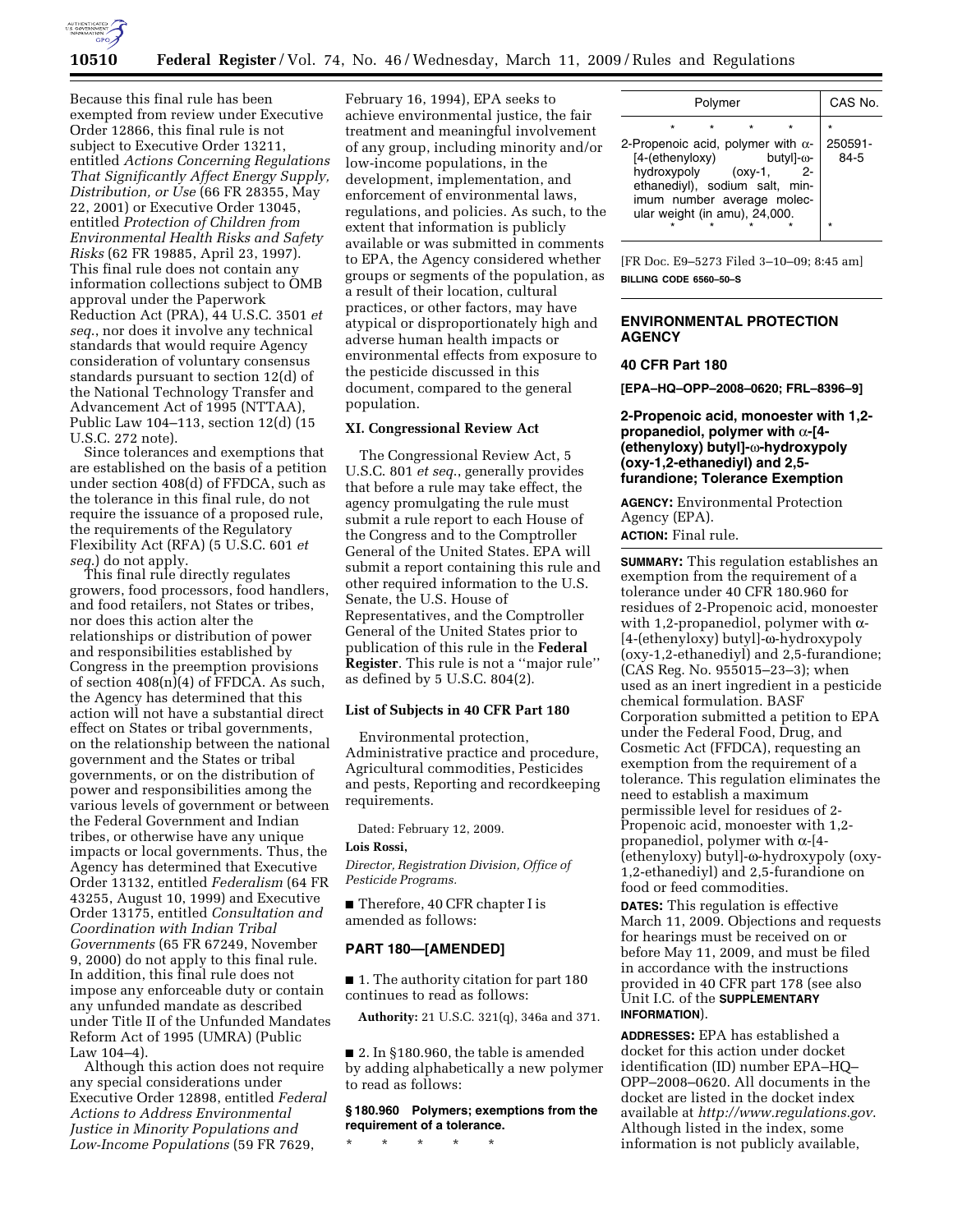e.g., Confidential Business Information (CBI) or other information whose disclosure is restricted by statute. Certain other material, such as copyrighted material, is not placed on the Internet and will be publicly available only in hard copy form. Publicly available docket materials are available in the electronic docket at *http://www.regulations.gov*, or, if only available in hard copy, at the OPP Regulatory Public Docket in Rm. S– 4400, One Potomac Yard (South Bldg.), 2777 S. Crystal Dr., Arlington, VA. The Docket Facility is open from 8:30 a.m. to 4 p.m., Monday through Friday, excluding legal holidays. The Docket Facility telephone number is (703) 305– 5805.

### **FOR FURTHER INFORMATION CONTACT:**

Alganesh Debesai, Registration Division (7505P), Office of Pesticide Programs, Environmental Protection Agency, 1200 Pennsylvania Ave., NW., Washington, DC 20460–0001; telephone number: (703) 308–8353; e-mail address: *debesai.alganesh@epa.gov*.

# **SUPPLEMENTARY INFORMATION:**

### **I. General Information**

*A. Does this Action Apply to Me?* 

You may be potentially affected by this action if you are an agricultural producer, food manufacturer, or pesticide manufacturer. Potentially affected entities may include, but are not limited to:

• Crop production (NAICS code 111). • Animal production (NAICS code

112).

• Food manufacturing (NAICS code 311).

• Pesticide manufacturing (NAICS code 32532).

This listing is not intended to be exhaustive, but rather provides a guide for readers regarding entities likely to be affected by this action. Other types of entities not listed in this unit could also be affected. The North American Industrial Classification System (NAICS) codes have been provided to assist you and others in determining whether this action might apply to certain entities. If you have any questions regarding the applicability of this action to a particular entity, consult the person listed under **FOR FURTHER INFORMATION CONTACT**.

# *B. How Can I Access Electronic Copies of this Document?*

In addition to accessing electronically available documents at *http:// www.regulations.gov*, you may access this **Federal Register** document electronically through the EPA Internet under the ''**Federal Register**'' listings at

*http://www.epa.gov/fedrgstr*. You may also access a frequently updated electronic version of 40 CFR part 180 through the Government Printing Office's pilot e-CFR site at *http:// www.gpoaccess.gov/ecfr*.

### *C. Can I File an Objection or Hearing Request?*

Under section 408(g) of FFDCA, 21 U.S.C. 346a, any person may file an objection to any aspect of this regulation and may also request a hearing on those objections. The EPA procedural regulations which govern the submission of objections and requests for hearings appear in 40 CFR part 178. You must file your objection or request a hearing on this regulation in accordance with the instructions provided in 40 CFR part 178. To ensure proper receipt by EPA, you must identify docket ID number EPA–HQ– OPP–2008–0620 in the subject line on the first page of your submission. All requests must be in writing, and must be mailed or delivered to the Hearing Clerk on or before May 11, 2009.

In addition to filing an objection or hearing request with the Hearing Clerk as described in 40 CFR part 178, please submit a copy of the filing that does not contain any CBI for inclusion in the public docket that is described in **ADDRESSES**. Information not marked confidential pursuant to 40 CFR part 2 may be disclosed publicly by EPA without prior notice. Submit your copies, identified by docket ID number EPA–HQ–OPP–2008–0620, by one of the following methods.

• *Federal eRulemaking Portal*: *http:// www.regulations.gov*. Follow the on-line instructions for submitting comments.

• *Mail*: Office of Pesticide Programs (OPP) Regulatory Public Docket (7502P), Environmental Protection Agency, 1200 Pennsylvania Ave., NW., Washington, DC 20460–0001.

• *Delivery*: OPP Regulatory Public Docket (7502P), Environmental Protection Agency, Rm. S–4400, One Potomac Yard (South Bldg.), 2777 S. Crystal Dr., Arlington, VA. Deliveries are only accepted during the Docket Facility's normal hours of operation (8:30 a.m. to 4 p.m., Monday through Friday, excluding legal holidays). Special arrangements should be made for deliveries of boxed information. The Docket Facility telephone number is (703) 305–5805.

#### **II. Background and Statutory Findings**

In the **Federal Register** of November 5, 2008 (73 FR 65852) (FRL–8385–1), EPA issued a notice pursuant to section 408 of FFDCA, 21 U.S.C. 346a, announcing the receipt of a pesticide

petition (PP 8E7379) filed by BASF Corporation, 100 Campus Drive, Florham Park, NJ 07932. The petition requested that 40 CFR 180.960 be amended by establishing an exemption from the requirement of a tolerance for residues of 2-Propenoic acid, monoester with 1,2-propanediol, polymer with  $\alpha$ -[4-(ethenyloxy) butyl]-w-hydroxypoly (oxy-1,2-ethanediyl) and 2,5-furandione (CAS Reg. No. 955015–23–3). That notice included a summary of the petition prepared by the petitioner and solicited comments on the petitioner's request. The Agency did not receive any comments.

Section 408(c)(2)(A)(i) of FFDCA allows EPA to establish an exemption from the requirement for a tolerance (the legal limit for a pesticide chemical residue in or on a food) only if EPA determines that the tolerance is ''safe.'' Section 408(c)(2)(A)(ii) of FFDCA defines ''safe'' to mean that ''there is a reasonable certainty that no harm will result from aggregate exposure to the pesticide chemical residue, including all anticipated dietary exposures and all other exposures for which there is reliable information.'' This includes exposure through drinking water and use in residential settings, but does not include occupational exposure. Section 408(b)(2)(C) of FFDCA requires EPA to give special consideration to exposure of infants and children to the pesticide chemical residue in establishing an exemption from the requirement of a tolerance and to ''ensure that there is a reasonable certainty that no harm will result to infants and children from aggregate exposure to the pesticide chemical residue...'' and specifies factors EPA is to consider in establishing an exemption.

#### **III. Risk Assessment and Statutory Findings**

EPA establishes exemptions from the requirement of a tolerance only in those cases where it can be shown that the risks from aggregate exposure to pesticide chemical residues under reasonably foreseeable circumstances will pose no appreciable risks to human health. In order to determine the risks from aggregate exposure to pesticide inert ingredients, the Agency considers the toxicity of the inert in conjunction with possible exposure to residues of the inert ingredient through food, drinking water, and through other exposures that occur as a result of pesticide use in residential settings. If EPA is able to determine that a finite tolerance is not necessary to ensure that there is a reasonable certainty that no harm will result from aggregate exposure to the inert ingredient, an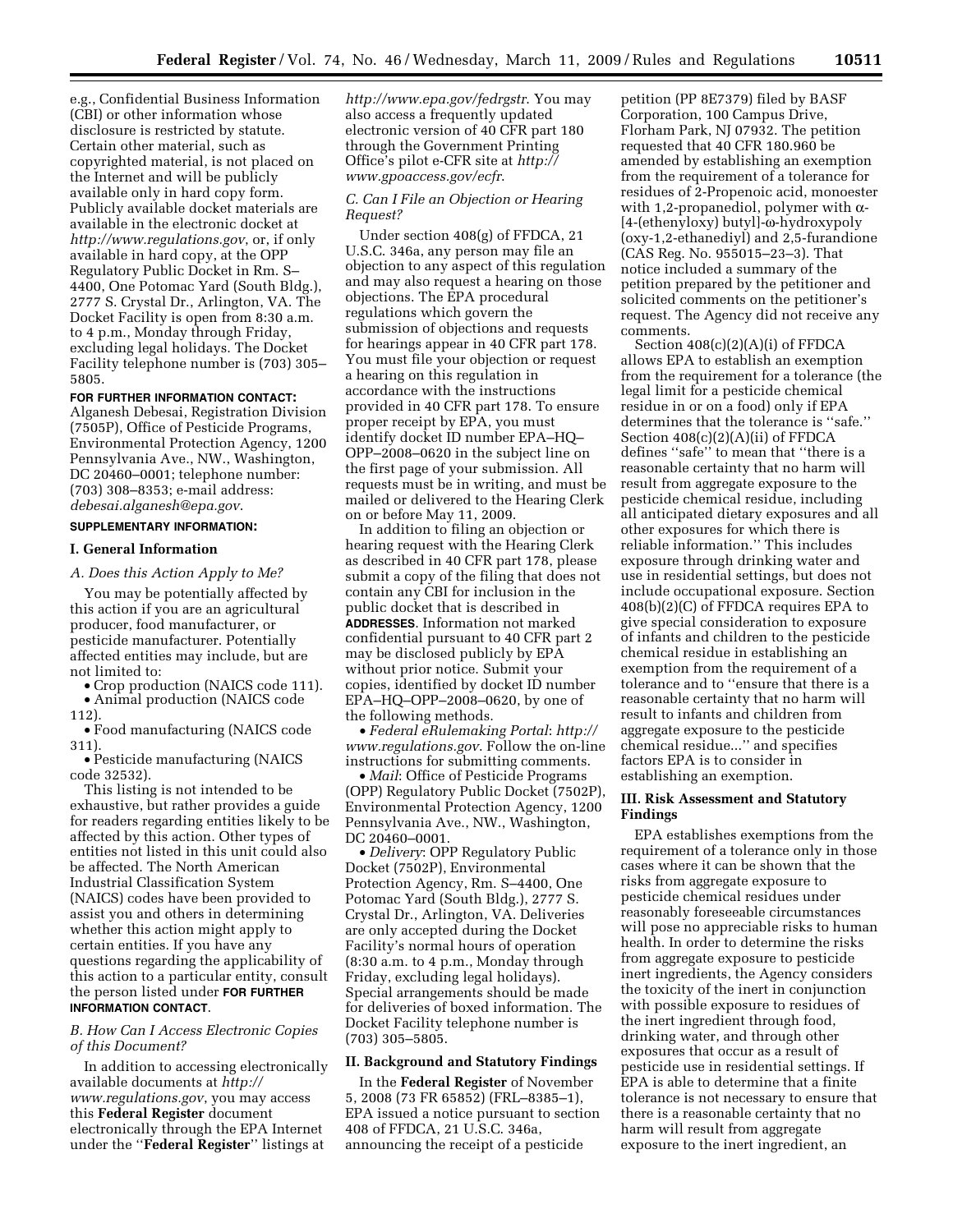exemption from the requirement of a tolerance may be established.

Consistent with section 408(b)(2)(D) of FFDCA, EPA has reviewed the available scientific data and other relevant information in support of this action and considered its validity, completeness and reliability and the relationship of this information to human risk. EPA has also considered available information concerning the variability of the sensitivities of major identifiable subgroups of consumers, including infants and children. In the case of certain chemical substances that are defined as polymers, the Agency has established a set of criteria to identify categories of polymers expected to present minimal or no risk. The definition of a polymer is given in 40 CFR 723.250(b) and the exclusion criteria for identifying these low-risk polymers are described in 40 CFR 723.250(d). The polymer, 2-Propenoic acid, monoester with 1,2-propanediol, polymer with  $\alpha$ -[4-(ethenyloxy) butyl]w-hydroxypoly (oxy-1,2-ethanediyl) and 2,5-furandione, conforms to the definition of a polymer given in 40 CFR 723.250(b) and meets the following criteria that are used to identify low-risk polymers.

1. The polymer is not a cationic polymer nor is it reasonably anticipated to become a cationic polymer in a natural aquatic environment.

2. The polymer does contain as an integral part of its composition the atomic elements carbon, hydrogen, and oxygen.

3. The polymer does not contain as an integral part of its composition, except as impurities, any element other than those listed in 40 CFR 723.250(d)(2)(ii).

4. The polymer is neither designed nor can it be reasonably anticipated to substantially degrade, decompose, or depolymerize.

5. The polymer is manufactured or imported from monomers and/or reactants that are already included on the TSCA Chemical Substance Inventory or manufactured under an applicable TSCA section 5 exemption.

6. The polymer is not a water absorbing polymer with a number average molecular weight (MW) greater than or equal to 10,000 daltons.

Additionally, the polymer also meets as required the following exemption criteria specified in 40 CFR 723.250(e).

7. The polymer's number average MW of 25,000 is greater than or equal to 10,000 daltons. The polymer contains less than 2% oligomeric material below MW 500 and less than 5% oligomeric material below MW 1,000.

Thus, 2-Propenoic acid, monoester with 1,2-propanediol, polymer with  $\alpha$ - [4-(ethenyloxy) butyl]-w-hydroxypoly (oxy-1,2-ethanediyl) and 2,5-furandione meets the criteria for a polymer to be considered low risk under 40 CFR 723.250. Based on its conformance to the criteria in this unit, no mammalian toxicity is anticipated from dietary, inhalation, or dermal exposure to 2- Propenoic acid, monoester with 1,2 propanediol, polymer with  $\alpha$ -[4-(ethenyloxy) butyl]-w-hydroxypoly (oxy-1,2-ethanediyl) and 2,5-furandione.

## **IV. Aggregate Exposures**

For the purposes of assessing potential exposure under this exemption, EPA considered that 2- Propenoic acid, monoester with 1,2 propanediol, polymer with  $\alpha$ -[4- $(ethenyloxy) buty$ ]- $\omega-hydroxypoly (oxy-$ 1,2-ethanediyl) and 2,5-furandione could be present in all raw and processed agricultural commodities and drinking water, and that nonoccupational non-dietary exposure was possible. The number average MW of 2- Propenoic acid, monoester with 1,2 propanediol, polymer with  $\alpha$ -[4-(ethenyloxy) butyl]-w-hydroxypoly (oxy-1,2-ethanediyl) and 2,5-furandione is 25,000 daltons. Generally, a polymer of this size would be poorly absorbed through the intact gastrointestinal tract or through intact human skin. Since 2- Propenoic acid, monoester with 1,2 propanediol, polymer with  $\alpha$ -[4-(ethenyloxy) butyl]-w-hydroxypoly (oxy-1,2-ethanediyl) and 2,5-furandione conform to the criteria that identify a low-risk polymer, there are no concerns for risks associated with any potential exposure scenarios that are reasonably foreseeable. The Agency has determined that a tolerance is not necessary to protect the public health.

#### **V. Cumulative Effects**

Section 408  $(b)(2)(D)(v)$  of FFDCA requires that, when considering whether to establish, modify, or revoke a tolerance or tolerance exemption, the Agency consider ''available information'' concerning the cumulative effects of a particular chemical's residues and ''other substances that have a common mechanism of toxicity.'' For the purposes of this tolerance action, EPA has not assumed that 2- Propenoic acid, monoester with 1,2 propanediol, polymer with  $\alpha$ -[4-(ethenyloxy) butyl]-w-hydroxypoly (oxy-1,2-ethanediyl) and 2,5-furandione has a common mechanism of toxicity with other substances, based on the anticipated absence of mammalian toxicity. For information regarding EPA's efforts to determine which chemicals have a common mechanism of toxicity and to evaluate the

cumulative effects of such chemicals, see the policy statements released by EPA's Office of Pesticide Programs concerning common mechanism determinations and procedures for cumulating effects from substances found to have a common mechanism on EPA's website at *http://www.epa.gov/ pesticides/cumulative*.

### **VI. Additional Safety Factor for the Protection of Infants and Children**

Section 408(b)(2)(C) of FFDCA provides that EPA shall apply an additional tenfold margin of safety for infants and children in the case of threshold effects to account for prenatal and postnatal toxicity and the completeness of the data base unless EPA concludes that a different margin of safety will be safe for infants and children. Due to the expected low toxicity of 2-Propenoic acid, monoester with 1,2-propanediol, polymer with  $\alpha$ -[4-(ethenyloxy) butyl]-w-hydroxypoly (oxy-1,2-ethanediyl) and 2,5-furandione, EPA has not used a safety factor analysis to assess the risk. For the same reasons the additional tenfold safety factor is unnecessary.

#### **VII. Determination of Safety**

Based on the conformance to the criteria used to identify a low-risk polymer, EPA concludes that there is a reasonable certainty of no harm to the U.S. population, including infants and children, from aggregate exposure to residues of 2-Propenoic acid, monoester with 1,2-propanediol, polymer with  $\alpha$ -[4-(ethenyloxy) butyl]- $\omega$ -hydroxypoly (oxy-1,2-ethanediyl) and 2,5-furandione.

#### **VIII. Other Considerations**

# *A. Analytical Enforcement Methodology*

An analytical method is not required for enforcement purposes since the Agency is establishing an exemption from the requirement of a tolerance without any numerical limitation.

## *B. International Tolerances*

The Agency is not aware of any country requiring a tolerance for 2- Propenoic acid, monoester with 1,2 propanediol, polymer with  $\alpha$ -[4-(ethenyloxy) butyl]-w-hydroxypoly (oxy-1,2-ethanediyl) and 2,5-furandione nor have any CODEX Maximum Residue Levels (MRLs) been established for any food crops at this time.

# **IX. Conclusion**

Accordingly, EPA finds that exempting residues of 2-Propenoic acid, monoester with 1,2-propanediol, polymer with  $\alpha$ -[4-(ethenyloxy) butyl]w-hydroxypoly (oxy-1,2-ethanediyl) and